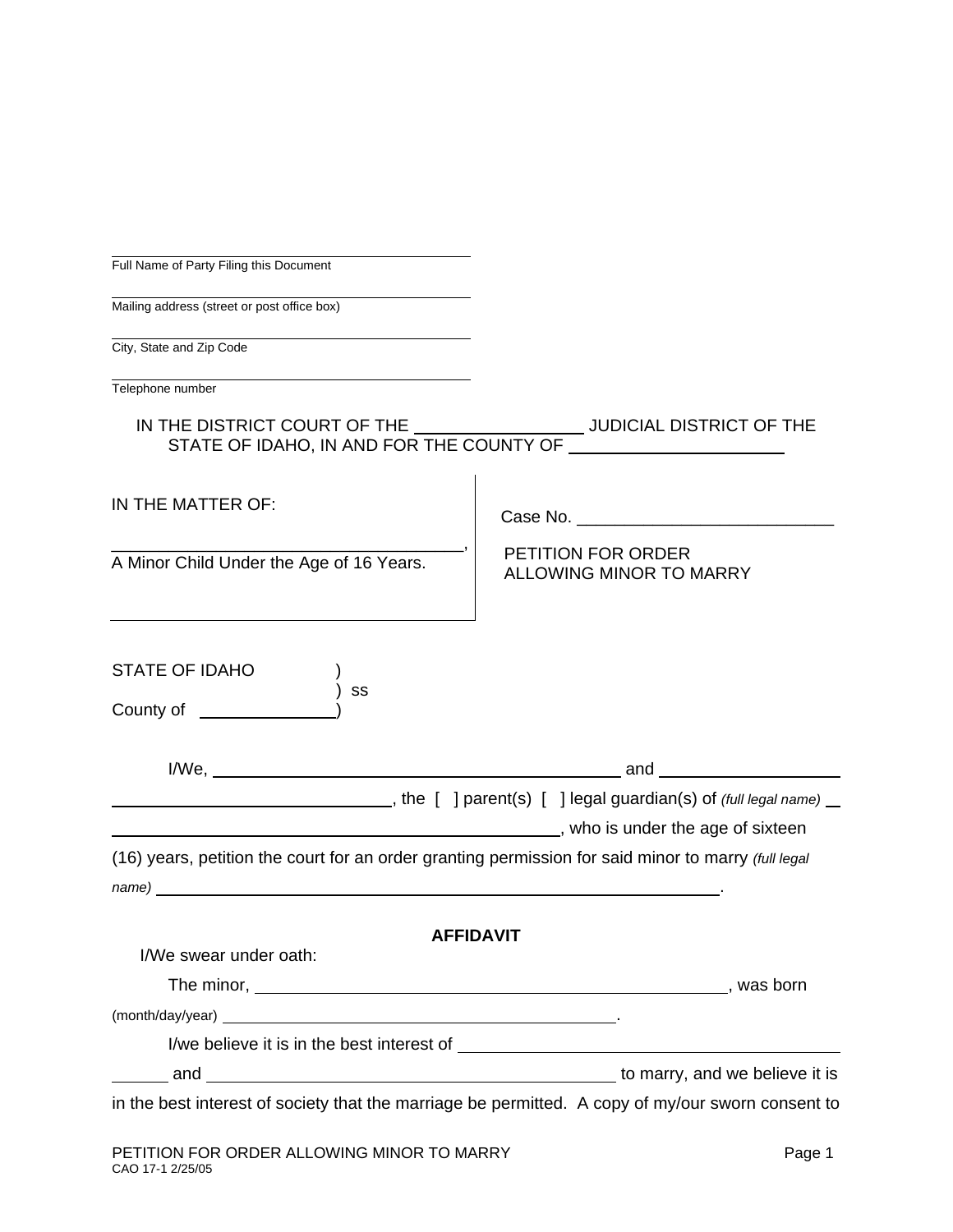this marriage is attached to this Petition.

| I/we believe said minor is physically and mentally developed so as to assume full marital         |  |
|---------------------------------------------------------------------------------------------------|--|
| and parental duties. A written statement of a licensed physician that it is his/her opinion as an |  |
| expert that (minor's name)                                                                        |  |

is sufficiently developed mentally and physically to assume full marital and parental duties is filed herewith.

|                        | [ ] It is in consultation with both families that the decision has been reached that it |     |
|------------------------|-----------------------------------------------------------------------------------------|-----|
| would be best to allow |                                                                                         | and |

to marry.

DATED: <u>Signature of Parent or Legal Guardian</u>

| DATED: |  |
|--------|--|
|        |  |

**Example 2**<br> **DATE:** Signature of Parent or Legal Guardian

\_\_\_\_\_\_\_\_\_\_\_\_\_\_\_\_\_\_\_\_\_\_\_\_\_\_\_\_\_\_\_\_\_\_\_

SUBSCRIBED AND SWORN to before me on this date: \_\_\_\_\_\_\_\_\_\_\_\_\_\_\_\_\_\_\_\_\_\_\_\_\_\_\_\_\_\_\_\_

 Notary Public for Idaho Residing at Commission Expires